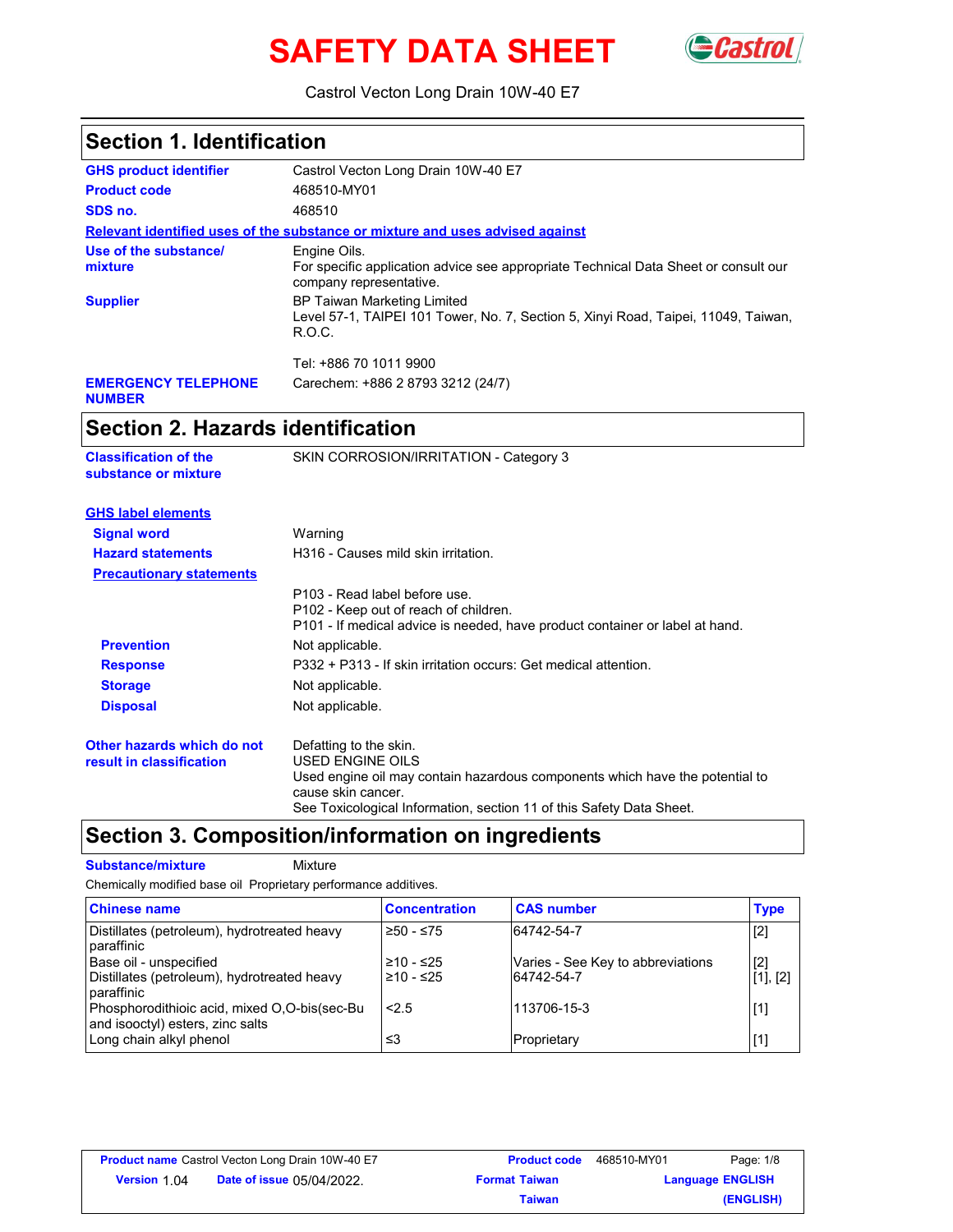| Section 3. Composition/information on ingredients                              |                                      |                                                          |                                 |  |
|--------------------------------------------------------------------------------|--------------------------------------|----------------------------------------------------------|---------------------------------|--|
| 化學品名稱<br>化學文摘社登記號碼(CAS No.)<br>類型<br>濃度                                        |                                      |                                                          |                                 |  |
| 氫化處理的重質蠟族石油餾分<br>基礎油 - 高精煉<br>氫化處理的重質蠟族石油餾分<br> 二硫代磷酸-O,O-二(仲丁基和異辛基)混合酯 <br>鋅鹽 | $> 50 - 75$<br>$\geq 10 - 25$<br>2.5 | 64742-54-7<br>變化 - 請參 縮寫關鍵字<br>64742-54-7<br>113706-15-3 | $[2]$<br>[2]<br>[1], [2]<br>LI. |  |
| 長鏈烷基苯酚                                                                         |                                      | 專利                                                       | LL.                             |  |

**There are no additional ingredients present which, within the current knowledge of the supplier and in the concentrations applicable, are classified as hazardous to health or the environment and hence require reporting in this section.**

#### **Type**

- [1] Substance classified with a health or environmental hazard
- [2] Substance with a workplace exposure limit
- [3] Toxic and concerned chemical substance
- [4] Additional disclosure due to company policy

**Occupational exposure limits, if available, are listed in Section 8.**

#### **Section 4. First aid measures**

#### **Description of necessary first aid measures**

| <b>Inhalation</b>                                  | If inhaled, remove to fresh air. Get medical attention if symptoms occur.                                                                                                                                                                                                                                                            |
|----------------------------------------------------|--------------------------------------------------------------------------------------------------------------------------------------------------------------------------------------------------------------------------------------------------------------------------------------------------------------------------------------|
| <b>Ingestion</b>                                   | Do not induce vomiting unless directed to do so by medical personnel. Never give<br>anything by mouth to an unconscious person. If unconscious, place in recovery<br>position and get medical attention immediately. Get medical attention if adverse<br>health effects persist or are severe.                                       |
| <b>Skin contact</b>                                | In case of contact, immediately flush skin with plenty of water for at least 15 minutes<br>while removing contaminated clothing and shoes. Wash skin thoroughly with soap<br>and water or use recognised skin cleanser. Wash clothing before reuse. Clean<br>shoes thoroughly before reuse. Get medical attention if symptoms occur. |
| Eye contact                                        | In case of contact, immediately flush eyes with plenty of water for at least 15 minutes.<br>Eyelids should be held away from the eyeball to ensure thorough rinsing. Check for<br>and remove any contact lenses. Get medical attention.                                                                                              |
| <b>Protection of first-aiders</b>                  | No action shall be taken involving any personal risk or without suitable training. It<br>may be dangerous to the person providing aid to give mouth-to-mouth resuscitation.                                                                                                                                                          |
| Most important symptoms/effects, acute and delayed |                                                                                                                                                                                                                                                                                                                                      |

See Section 11 for more detailed information on health effects and symptoms.

**Indication of immediate medical attention and special treatment needed, if necessary**

**Specific treatments** No specific treatment.

**Notes to physician** Treatment should in general be symptomatic and directed to relieving any effects.

### **Section 5. Firefighting measures**

| <b>Extinguishing media</b>                               |                                                                                                                                                                                                   |
|----------------------------------------------------------|---------------------------------------------------------------------------------------------------------------------------------------------------------------------------------------------------|
| <b>Suitable extinguishing</b><br>media                   | In case of fire, use foam, dry chemical or carbon dioxide extinguisher or spray.                                                                                                                  |
| Unsuitable extinguishing<br>media                        | Do not use water jet.                                                                                                                                                                             |
| <b>Specific hazards arising</b><br>from the chemical     | In a fire or if heated, a pressure increase will occur and the container may burst.                                                                                                               |
| <b>Hazardous thermal</b><br>decomposition products       | Combustion products may include the following:<br>carbon oxides (CO, CO <sub>2</sub> ) (carbon monoxide, carbon dioxide)                                                                          |
| <b>Special protective actions</b><br>for fire-fighters   | No action shall be taken involving any personal risk or without suitable training.<br>Promptly isolate the scene by removing all persons from the vicinity of the incident if<br>there is a fire. |
| <b>Special protective</b><br>equipment for fire-fighters | Fire-fighters should wear positive pressure self-contained breathing apparatus<br>(SCBA) and full turnout gear.                                                                                   |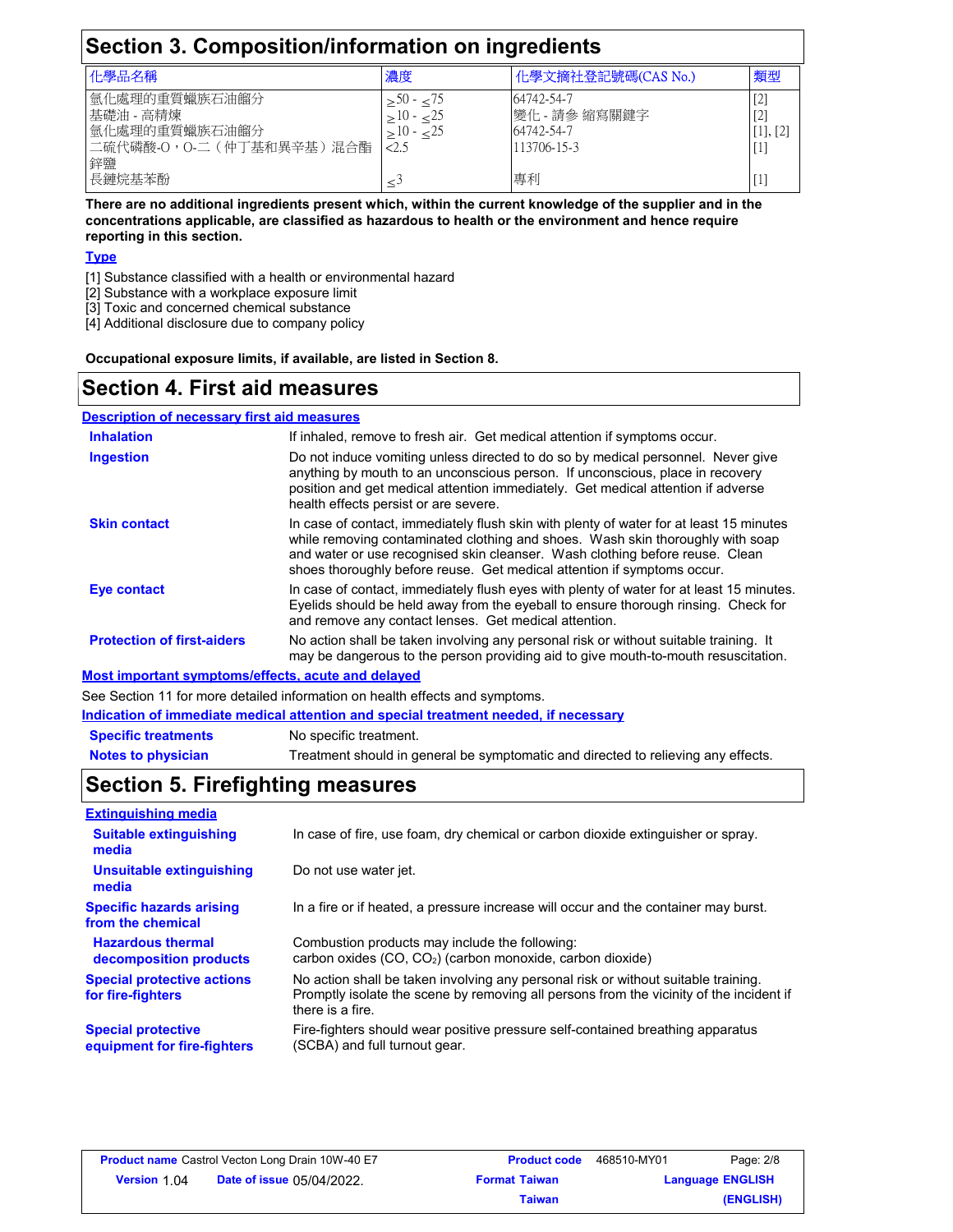# **Section 6. Accidental release measures**

| Contact emergency personnel. No action shall be taken involving any personal risk<br>or without suitable training. Evacuate surrounding areas. Keep unnecessary and<br>unprotected personnel from entering. Do not touch or walk through spilt material.<br>Avoid breathing vapour or mist. Provide adequate ventilation. Put on appropriate<br>personal protective equipment. Floors may be slippery; use care to avoid falling.                                                                                        |
|--------------------------------------------------------------------------------------------------------------------------------------------------------------------------------------------------------------------------------------------------------------------------------------------------------------------------------------------------------------------------------------------------------------------------------------------------------------------------------------------------------------------------|
| Avoid dispersal of spilt material and runoff and contact with soil, waterways, drains<br>and sewers. Inform the relevant authorities if the product has caused environmental<br>pollution (sewers, waterways, soil or air).                                                                                                                                                                                                                                                                                              |
| Methods and material for containment and cleaning up                                                                                                                                                                                                                                                                                                                                                                                                                                                                     |
| Stop leak if without risk. Move containers from spill area. Absorb with an inert<br>material and place in an appropriate waste disposal container. Dispose of via a<br>licensed waste disposal contractor.                                                                                                                                                                                                                                                                                                               |
| Stop leak if without risk. Move containers from spill area. Approach the release<br>from upwind. Prevent entry into sewers, water courses, basements or confined<br>areas. Contain and collect spillage with non-combustible, absorbent material e.g.<br>sand, earth, vermiculite or diatomaceous earth and place in container for disposal<br>according to local regulations. Contaminated absorbent material may pose the<br>same hazard as the spilt product. Dispose of via a licensed waste disposal<br>contractor. |
|                                                                                                                                                                                                                                                                                                                                                                                                                                                                                                                          |

### **Section 7. Handling and storage**

| <b>Precautions for safe handling</b>                                             |                                                                                                                                                                                                                                                                                                                                                                                                                                                                                                                                                                                                |
|----------------------------------------------------------------------------------|------------------------------------------------------------------------------------------------------------------------------------------------------------------------------------------------------------------------------------------------------------------------------------------------------------------------------------------------------------------------------------------------------------------------------------------------------------------------------------------------------------------------------------------------------------------------------------------------|
| <b>Protective measures</b>                                                       | Put on appropriate personal protective equipment (see Section 8). Do not ingest.<br>Avoid contact with eyes, skin and clothing. Avoid breathing vapour or mist. Keep in<br>the original container or an approved alternative made from a compatible material,<br>kept tightly closed when not in use. Empty containers retain product residue and<br>can be hazardous. Do not reuse container.                                                                                                                                                                                                 |
| <b>Advice on general</b><br>occupational hygiene                                 | Eating, drinking and smoking should be prohibited in areas where this material is<br>handled, stored and processed. Wash thoroughly after handling. Remove<br>contaminated clothing and protective equipment before entering eating areas. See<br>also Section 8 for additional information on hygiene measures.                                                                                                                                                                                                                                                                               |
| <b>Conditions for safe storage,</b><br>including any<br><i>incompatibilities</i> | Store in accordance with local regulations. Store in original container protected from<br>direct sunlight in a dry, cool and well-ventilated area, away from incompatible<br>materials (see Section 10) and food and drink. Keep container tightly closed and<br>sealed until ready for use. Store and use only in equipment/containers designed for<br>use with this product. Containers that have been opened must be carefully resealed<br>and kept upright to prevent leakage. Do not store in unlabelled containers. Use<br>appropriate containment to avoid environmental contamination. |
| <b>Not suitable</b>                                                              | Prolonged exposure to elevated temperature                                                                                                                                                                                                                                                                                                                                                                                                                                                                                                                                                     |

### **Section 8. Exposure controls/personal protection**

#### **Control parameters**

#### **Occupational exposure limits**

| <b>Ingredient name</b>                                  |                                                                                                                                                                                                                                                                                                                                                                                                                                                                                     |                      | <b>Exposure limits</b> |                         |
|---------------------------------------------------------|-------------------------------------------------------------------------------------------------------------------------------------------------------------------------------------------------------------------------------------------------------------------------------------------------------------------------------------------------------------------------------------------------------------------------------------------------------------------------------------|----------------------|------------------------|-------------------------|
| None.                                                   |                                                                                                                                                                                                                                                                                                                                                                                                                                                                                     |                      |                        |                         |
| <b>Recommended monitoring</b><br>procedures             | If this product contains ingredients with exposure limits, personal, workplace<br>atmosphere or biological monitoring may be required to determine the effectiveness<br>of the ventilation or other control measures and/or the necessity to use respiratory<br>protective equipment. Reference should be made to appropriate monitoring<br>standards. Reference to national quidance documents for methods for the<br>determination of hazardous substances will also be required. |                      |                        |                         |
| <b>Appropriate engineering</b><br><b>controls</b>       | All activities involving chemicals should be assessed for their risks to health, to<br>ensure exposures are adequately controlled. Personal protective equipment should<br>only be considered after other forms of control measures (e.g. engineering controls)<br>have been suitably evaluated. Personal protective equipment should conform to<br>appropriate standards, be suitable for use, be kept in good condition and properly<br>maintained.                               |                      |                        |                         |
|                                                         | Your supplier of personal protective equipment should be consulted for advice on<br>selection and appropriate standards. For further information contact your national<br>organisation for standards.                                                                                                                                                                                                                                                                               |                      |                        |                         |
|                                                         | Provide exhaust ventilation or other engineering controls to keep the relevant<br>airborne concentrations below their respective occupational exposure limits.                                                                                                                                                                                                                                                                                                                      |                      |                        |                         |
| <b>Product name</b> Castrol Vecton Long Drain 10W-40 E7 |                                                                                                                                                                                                                                                                                                                                                                                                                                                                                     | <b>Product code</b>  | 468510-MY01            | Page: 3/8               |
| Version 1.04                                            | Date of issue 05/04/2022.                                                                                                                                                                                                                                                                                                                                                                                                                                                           | <b>Format Taiwan</b> |                        | <b>Language ENGLISH</b> |

**Taiwan**

**(ENGLISH)**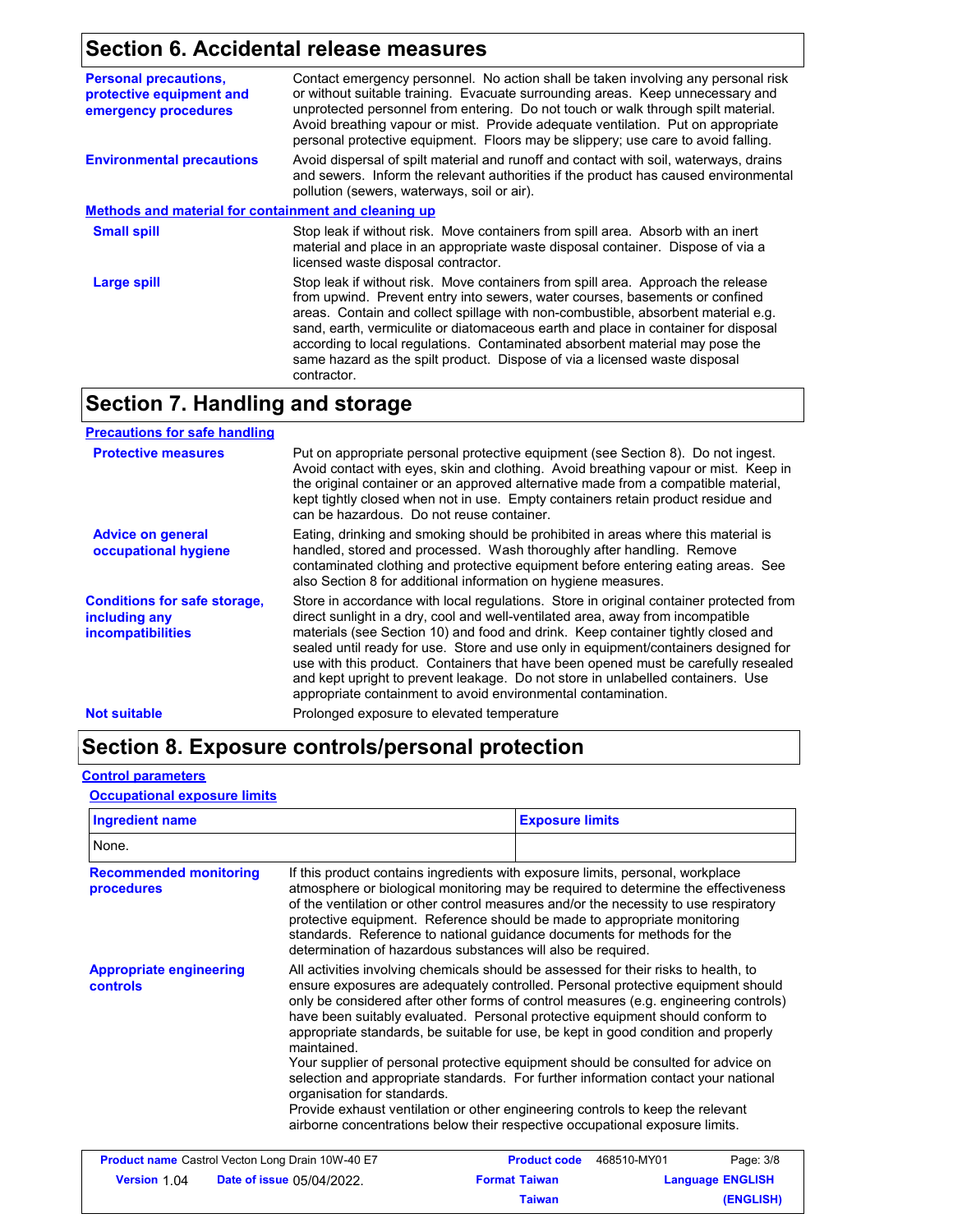# **Section 8. Exposure controls/personal protection**

|                                           | The final choice of protective equipment will depend upon a risk assessment. It is<br>important to ensure that all items of personal protective equipment are compatible.                                                                                                                                                                                                                                                                                                                                                                                                                                                                                                                                                                                                                       |
|-------------------------------------------|-------------------------------------------------------------------------------------------------------------------------------------------------------------------------------------------------------------------------------------------------------------------------------------------------------------------------------------------------------------------------------------------------------------------------------------------------------------------------------------------------------------------------------------------------------------------------------------------------------------------------------------------------------------------------------------------------------------------------------------------------------------------------------------------------|
| <b>Environmental exposure</b><br>controls | Emissions from ventilation or work process equipment should be checked to ensure<br>they comply with the requirements of environmental protection legislation. In some<br>cases, fume scrubbers, filters or engineering modifications to the process equipment<br>will be necessary to reduce emissions to acceptable levels.                                                                                                                                                                                                                                                                                                                                                                                                                                                                   |
| <b>Individual protection measures</b>     |                                                                                                                                                                                                                                                                                                                                                                                                                                                                                                                                                                                                                                                                                                                                                                                                 |
| <b>Hygiene measures</b>                   | Wash hands, forearms and face thoroughly after handling chemical products, before<br>eating, smoking and using the lavatory and at the end of the working period.<br>Appropriate techniques should be used to remove potentially contaminated clothing.<br>Wash contaminated clothing before reusing. Ensure that eyewash stations and<br>safety showers are close to the workstation location.                                                                                                                                                                                                                                                                                                                                                                                                 |
| <b>Eye protection</b>                     | Safety glasses with side shields.                                                                                                                                                                                                                                                                                                                                                                                                                                                                                                                                                                                                                                                                                                                                                               |
| <b>Skin protection</b>                    |                                                                                                                                                                                                                                                                                                                                                                                                                                                                                                                                                                                                                                                                                                                                                                                                 |
| <b>Hand protection</b>                    | Wear protective gloves if prolonged or repeated contact is likely. Wear chemical<br>resistant gloves. Recommended: Nitrile gloves. The correct choice of protective<br>gloves depends upon the chemicals being handled, the conditions of work and use,<br>and the condition of the gloves (even the best chemically resistant glove will break<br>down after repeated chemical exposures). Most gloves provide only a short time of<br>protection before they must be discarded and replaced. Because specific work<br>environments and material handling practices vary, safety procedures should be<br>developed for each intended application. Gloves should therefore be chosen in<br>consultation with the supplier/manufacturer and with a full assessment of the<br>working conditions. |
| <b>Body protection</b>                    | Use of protective clothing is good industrial practice.<br>Personal protective equipment for the body should be selected based on the task<br>being performed and the risks involved and should be approved by a specialist<br>before handling this product.<br>Cotton or polyester/cotton overalls will only provide protection against light<br>superficial contamination that will not soak through to the skin. Overalls should be<br>laundered on a regular basis. When the risk of skin exposure is high (e.g. when<br>cleaning up spillages or if there is a risk of splashing) then chemical resistant aprons<br>and/or impervious chemical suits and boots will be required.                                                                                                           |
| <b>Other skin protection</b>              | Appropriate footwear and any additional skin protection measures should be<br>selected based on the task being performed and the risks involved and should be<br>approved by a specialist before handling this product.                                                                                                                                                                                                                                                                                                                                                                                                                                                                                                                                                                         |
| <b>Respiratory protection</b>             | In case of insufficient ventilation, wear suitable respiratory equipment.<br>The correct choice of respiratory protection depends upon the chemicals being<br>handled, the conditions of work and use, and the condition of the respiratory<br>equipment. Safety procedures should be developed for each intended application.<br>Respiratory protection equipment should therefore be chosen in consultation with<br>the supplier/manufacturer and with a full assessment of the working conditions.                                                                                                                                                                                                                                                                                           |

### **Section 9. Physical and chemical properties**

The conditions of measurement of all properties are at standard temperature and pressure unless otherwise indicated.

| <b>Appearance</b>                                                 |                                              |
|-------------------------------------------------------------------|----------------------------------------------|
| <b>Physical state</b>                                             | Liguid.                                      |
| <b>Colour</b>                                                     | Brown. [Dark]                                |
| <b>Odour</b>                                                      | Not available.                               |
| <b>Odour threshold</b>                                            | Not available.                               |
| рH                                                                | Not available.                               |
| <b>Melting point/freezing point</b>                               | Not available.                               |
| <b>Boiling point, initial boiling</b><br>point, and boiling range | Not available.                               |
| <b>Drop Point</b>                                                 | Not available.                               |
| <b>Flash point</b>                                                | Closed cup: 212°C (413.6°F) [Pensky-Martens] |
| <b>Evaporation rate</b>                                           | Not available.                               |
| <b>Flammability</b>                                               | Not available.                               |
|                                                                   | Not applicable. Based on - Physical state    |
| Lower and upper explosion<br>limit/flammability limit             | Not available.                               |

|                     | <b>Product name</b> Castrol Vecton Long Drain 10W-40 E7 | <b>Product code</b>  | 468510-MY01 | Page: 4/8               |
|---------------------|---------------------------------------------------------|----------------------|-------------|-------------------------|
| <b>Version 1.04</b> | <b>Date of issue 05/04/2022.</b>                        | <b>Format Taiwan</b> |             | <b>Language ENGLISH</b> |
|                     |                                                         | Taiwan               |             | (ENGLISH)               |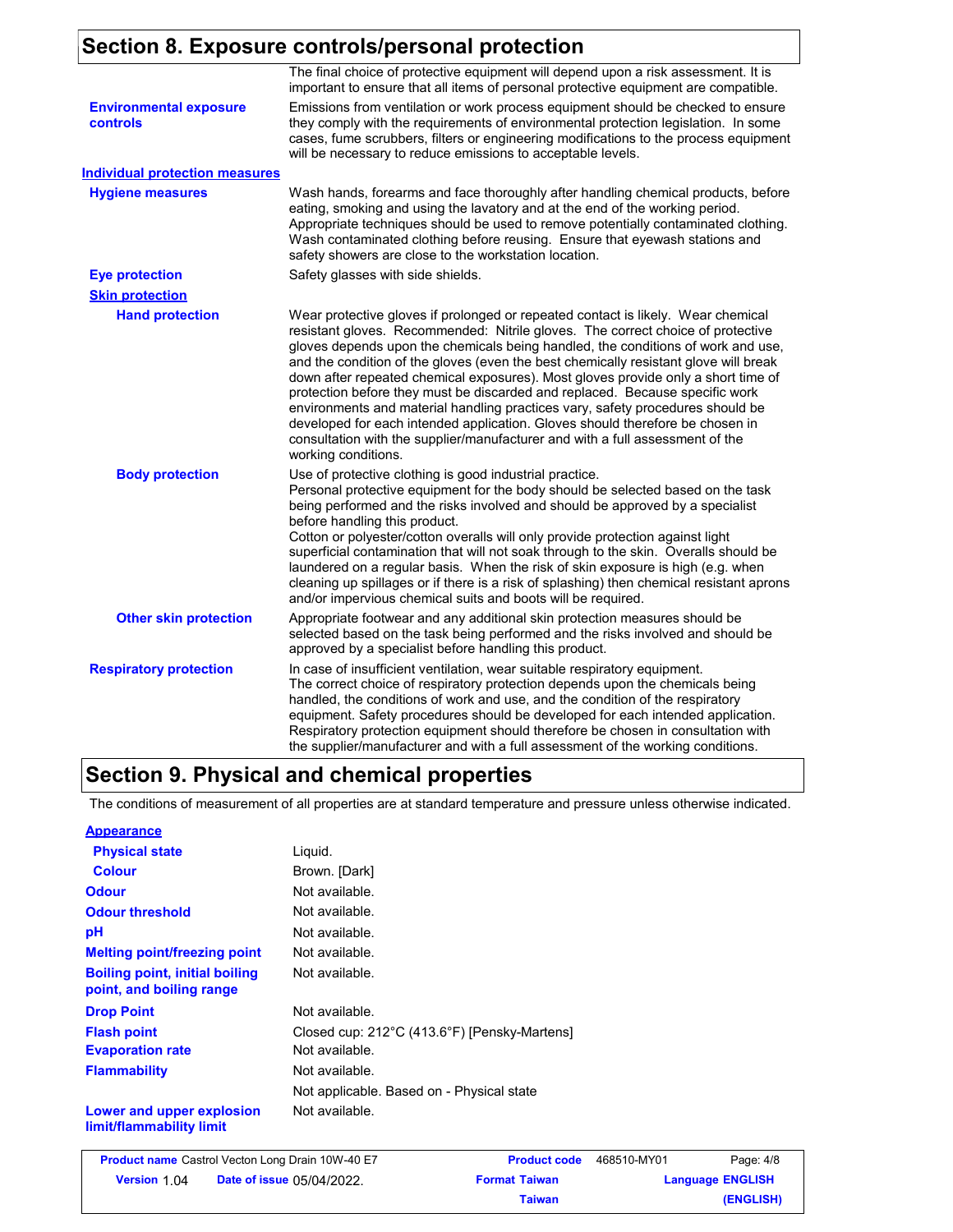### **Section 9. Physical and chemical properties**

| <b>Vapour pressure</b>                            | Not available.                                                                                                                            |
|---------------------------------------------------|-------------------------------------------------------------------------------------------------------------------------------------------|
| <b>Relative vapour density</b>                    | Not available.                                                                                                                            |
| <b>Relative density</b>                           | Not available.                                                                                                                            |
| <b>Density</b>                                    | 867.3 kg/m <sup>3</sup> (0.867 g/cm <sup>3</sup> ) at 15 <sup>°</sup> C                                                                   |
| <b>Solubility</b>                                 | insoluble in water.                                                                                                                       |
| <b>Partition coefficient: n-</b><br>octanol/water | Not available.                                                                                                                            |
| <b>Auto-ignition temperature</b>                  | Not available.                                                                                                                            |
| <b>Decomposition temperature</b>                  | Not available.                                                                                                                            |
| <b>Viscosity</b>                                  | Kinematic: 84.03 mm <sup>2</sup> /s (84.03 cSt) at 40 $^{\circ}$ C<br>Kinematic: 12.84 mm <sup>2</sup> /s (12.84 cSt) at 100 $^{\circ}$ C |
|                                                   |                                                                                                                                           |

**Particle characteristics Median particle size**

### **Section 10. Stability and reactivity**

| <b>Reactivity</b>                            | No specific test data available for this product. Refer to Conditions to avoid and<br>Incompatible materials for additional information.                                |
|----------------------------------------------|-------------------------------------------------------------------------------------------------------------------------------------------------------------------------|
| <b>Chemical stability</b>                    | The product is stable.                                                                                                                                                  |
| <b>Possibility of hazardous</b><br>reactions | Under normal conditions of storage and use, hazardous reactions will not occur.<br>Under normal conditions of storage and use, hazardous polymerisation will not occur. |
| <b>Conditions to avoid</b>                   | Avoid all possible sources of ignition (spark or flame).                                                                                                                |
| Incompatible materials                       | Reactive or incompatible with the following materials: oxidising materials.                                                                                             |
| <b>Hazardous decomposition</b><br>products   | Under normal conditions of storage and use, hazardous decomposition products<br>should not be produced.                                                                 |

### **Section 11. Toxicological information**

#### **Information on toxicological effects**

| <b>Name</b>                                                                                |                                                                                                                   | <b>Result</b>                                                                     |                                                                                        |
|--------------------------------------------------------------------------------------------|-------------------------------------------------------------------------------------------------------------------|-----------------------------------------------------------------------------------|----------------------------------------------------------------------------------------|
| Not available.                                                                             |                                                                                                                   |                                                                                   |                                                                                        |
| <b>Information on likely routes</b><br>of exposure                                         | Routes of entry anticipated: Dermal, Inhalation.                                                                  |                                                                                   |                                                                                        |
| <b>Potential acute health effects</b>                                                      |                                                                                                                   |                                                                                   |                                                                                        |
| <b>Eye contact</b>                                                                         | No known significant effects or critical hazards.                                                                 |                                                                                   |                                                                                        |
| <b>Inhalation</b>                                                                          | vapour pressure.                                                                                                  | Vapour inhalation under ambient conditions is not normally a problem due to low   |                                                                                        |
| <b>Skin contact</b>                                                                        | Causes mild skin irritation. Defatting to the skin.                                                               |                                                                                   |                                                                                        |
| <b>Ingestion</b>                                                                           | Irritating to mouth, throat and stomach.                                                                          |                                                                                   |                                                                                        |
| Symptoms related to the physical, chemical and toxicological characteristics               |                                                                                                                   |                                                                                   |                                                                                        |
| <b>Eye contact</b>                                                                         | Adverse symptoms may include the following:<br>pain or irritation<br>watering<br>redness                          |                                                                                   |                                                                                        |
| <b>Inhalation</b>                                                                          | No specific data.                                                                                                 |                                                                                   |                                                                                        |
| <b>Skin contact</b>                                                                        | Adverse symptoms may include the following:<br>irritation<br>redness<br>dryness<br>cracking                       |                                                                                   |                                                                                        |
| <b>Ingestion</b>                                                                           | No specific data.                                                                                                 |                                                                                   |                                                                                        |
| Delayed and immediate effects as well as chronic effects from short and long-term exposure |                                                                                                                   |                                                                                   |                                                                                        |
| <b>Eye contact</b>                                                                         |                                                                                                                   | Potential risk of transient stinging or redness if accidental eye contact occurs. |                                                                                        |
| <b>Inhalation</b>                                                                          | Overexposure to the inhalation of airborne droplets or aerosols may cause irritation<br>of the respiratory tract. |                                                                                   |                                                                                        |
| <b>Skin contact</b>                                                                        | or dermatitis.                                                                                                    |                                                                                   | Prolonged or repeated contact can defat the skin and lead to irritation, cracking and/ |
| <b>Product name</b> Castrol Vecton Long Drain 10W-40 E7                                    |                                                                                                                   | <b>Product code</b>                                                               | 468510-MY01<br>Page: 5/8                                                               |
| <b>Version 1.04</b>                                                                        | <b>Date of issue 05/04/2022.</b>                                                                                  | <b>Format Taiwan</b>                                                              | <b>Language ENGLISH</b>                                                                |

**Taiwan**

**(ENGLISH)**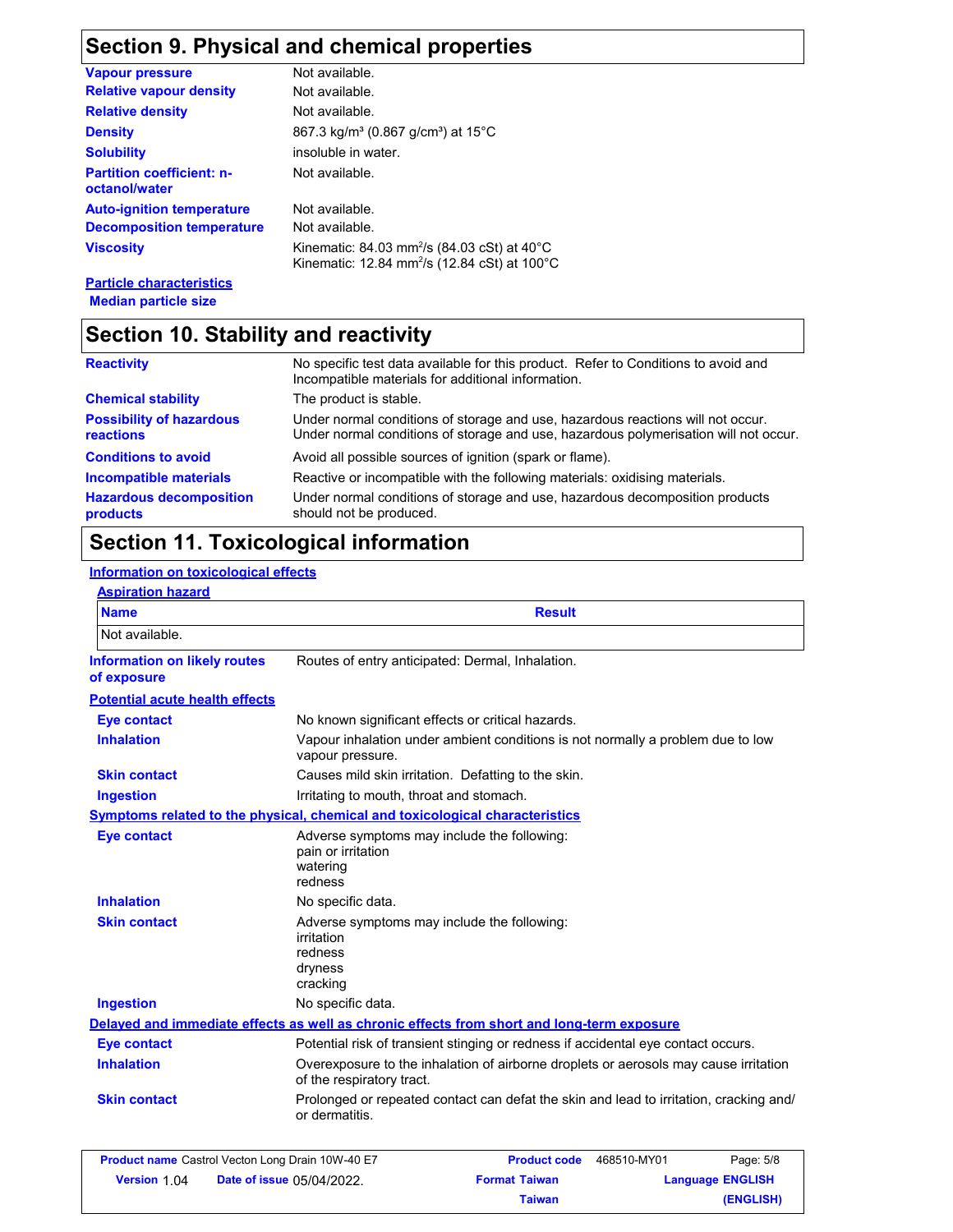# **Section 11. Toxicological information**

| <b>Ingestion</b>                        | Ingestion of large quantities may cause nausea and diarrhoea.                                                                                                                                                                                                                                                                                                                                               |
|-----------------------------------------|-------------------------------------------------------------------------------------------------------------------------------------------------------------------------------------------------------------------------------------------------------------------------------------------------------------------------------------------------------------------------------------------------------------|
| <b>Potential chronic health effects</b> |                                                                                                                                                                                                                                                                                                                                                                                                             |
| <b>General</b>                          | USED ENGINE OILS<br>Combustion products resulting from the operation of internal combustion engines<br>contaminate engine oils during use. Used engine oil may contain hazardous<br>components which have the potential to cause skin cancer. Frequent or prolonged<br>contact with all types and makes of used engine oil must therefore be avoided and a<br>high standard of personal hygiene maintained. |
| <b>Carcinogenicity</b>                  | No known significant effects or critical hazards.                                                                                                                                                                                                                                                                                                                                                           |
| <b>Mutagenicity</b>                     | No known significant effects or critical hazards.                                                                                                                                                                                                                                                                                                                                                           |
| <b>Teratogenicity</b>                   | No known significant effects or critical hazards.                                                                                                                                                                                                                                                                                                                                                           |
| <b>Developmental effects</b>            | No known significant effects or critical hazards.                                                                                                                                                                                                                                                                                                                                                           |
| <b>Fertility effects</b>                | No known significant effects or critical hazards.                                                                                                                                                                                                                                                                                                                                                           |
| <b>Numerical measures of toxicity</b>   |                                                                                                                                                                                                                                                                                                                                                                                                             |
| <b>Acute toxicity estimates</b>         |                                                                                                                                                                                                                                                                                                                                                                                                             |
| <b>Route</b>                            | <b>ATE value</b>                                                                                                                                                                                                                                                                                                                                                                                            |

| nvule | ALE VAIUS      |
|-------|----------------|
| Oral  | 88161.34 mg/kg |

| Section 12. Ecological information                                                    |                                                                                                                           |  |
|---------------------------------------------------------------------------------------|---------------------------------------------------------------------------------------------------------------------------|--|
| <b>Environmental effects</b>                                                          | No known significant effects or critical hazards.                                                                         |  |
|                                                                                       |                                                                                                                           |  |
| <b>Persistence and degradability</b>                                                  |                                                                                                                           |  |
| Partially biodegradable.                                                              |                                                                                                                           |  |
| <b>Bioaccumulative potential</b>                                                      |                                                                                                                           |  |
| This product is not expected to bioaccumulate through food chains in the environment. |                                                                                                                           |  |
| <b>Mobility in soil</b>                                                               |                                                                                                                           |  |
|                                                                                       |                                                                                                                           |  |
| <b>Soil/water partition</b><br><b>coefficient (Koc)</b>                               | Not available.                                                                                                            |  |
| <b>Mobility</b>                                                                       | Spillages may penetrate the soil causing ground water contamination.                                                      |  |
| <b>Other ecological information</b>                                                   | Spills may form a film on water surfaces causing physical damage to organisms.<br>Oxygen transfer could also be impaired. |  |

# **Section 13. Disposal considerations**

| <b>Disposal methods</b> | The generation of waste should be avoided or minimised wherever possible.<br>Significant quantities of waste product residues should not be disposed of via the<br>foul sewer but processed in a suitable effluent treatment plant. Dispose of surplus<br>and non-recyclable products via a licensed waste disposal contractor. Disposal of<br>this product, solutions and any by-products should at all times comply with the<br>requirements of environmental protection and waste disposal legislation and any<br>regional local authority requirements. Waste packaging should be recycled.<br>Incineration or landfill should only be considered when recycling is not feasible. This<br>material and its container must be disposed of in a safe way. Care should be taken<br>when handling emptied containers that have not been cleaned or rinsed out. Empty<br>containers or liners may retain some product residues. Avoid dispersal of spilt<br>material and runoff and contact with soil, waterways, drains and sewers. |
|-------------------------|-------------------------------------------------------------------------------------------------------------------------------------------------------------------------------------------------------------------------------------------------------------------------------------------------------------------------------------------------------------------------------------------------------------------------------------------------------------------------------------------------------------------------------------------------------------------------------------------------------------------------------------------------------------------------------------------------------------------------------------------------------------------------------------------------------------------------------------------------------------------------------------------------------------------------------------------------------------------------------------------------------------------------------------|
|-------------------------|-------------------------------------------------------------------------------------------------------------------------------------------------------------------------------------------------------------------------------------------------------------------------------------------------------------------------------------------------------------------------------------------------------------------------------------------------------------------------------------------------------------------------------------------------------------------------------------------------------------------------------------------------------------------------------------------------------------------------------------------------------------------------------------------------------------------------------------------------------------------------------------------------------------------------------------------------------------------------------------------------------------------------------------|

### **Section 14. Transport information**

| <b>Product name</b> Castrol Vecton Long Drain 10W-40 E7 |                                  | <b>Product code</b>  | 468510-MY01             | Page: 6/8 |
|---------------------------------------------------------|----------------------------------|----------------------|-------------------------|-----------|
| <b>Version 1.04</b>                                     | <b>Date of issue 05/04/2022.</b> | <b>Format Taiwan</b> | <b>Language ENGLISH</b> |           |
|                                                         |                                  | <b>Taiwan</b>        |                         | (ENGLISH) |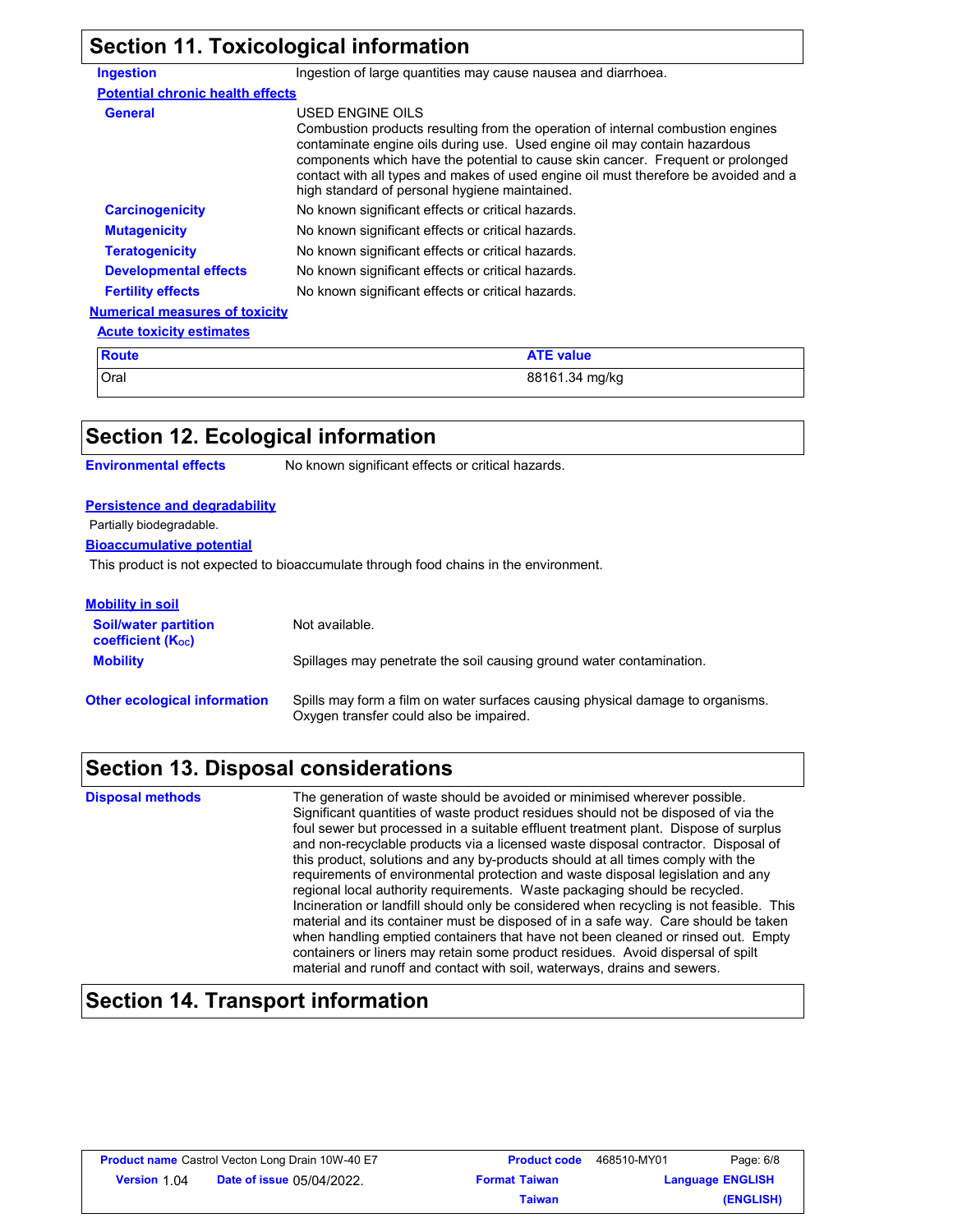|                                      | <b>Section 14. Transport information</b><br><b>IMDG</b> | <b>IATA</b>              |  |
|--------------------------------------|---------------------------------------------------------|--------------------------|--|
|                                      |                                                         |                          |  |
| <b>UN number</b>                     | Not regulated.                                          | Not regulated.           |  |
| <b>UN proper</b><br>shipping name    | -                                                       | $\overline{\phantom{a}}$ |  |
| <b>Transport hazard</b><br>class(es) | ۰                                                       | ۰                        |  |
| <b>Packing group</b>                 | -                                                       | $\overline{\phantom{a}}$ |  |
| <b>Environmental</b><br>hazards      | No.                                                     | No.                      |  |
| <b>Additional</b><br>information     |                                                         | $\overline{\phantom{a}}$ |  |

**Special precautions for user** Not available.

### **Section 15. Regulatory information**

#### Not applicable.

#### **TCCSCA List of concerned chemicals**

Not applicable.

| <b>OSHA Article 29</b> | None of the components are listed. |
|------------------------|------------------------------------|
| <b>OSHA Article 30</b> | None of the components are listed. |
|                        |                                    |

### **Montreal Protocol**

| <b>Ingredient name</b>                                        | <b>Status</b> |  |
|---------------------------------------------------------------|---------------|--|
| Not listed.                                                   |               |  |
| Otherlie also Openingstein am Baudettaut Openinia Ballistante |               |  |

| <b>SWOKHOMI CONVENTION ON FEISISTEM ORIGING FUNDIONS</b> |           |               |  |
|----------------------------------------------------------|-----------|---------------|--|
| <b>Ingredient name</b>                                   | List name | <b>Status</b> |  |
| Not listed.                                              |           |               |  |

#### **Rotterdam Convention on Prior Informed Consent (PIC)**

| <u>RUNG QUIRCHNON UNT NO MIUNING UUNGUN NI IU</u> |               |
|---------------------------------------------------|---------------|
| <b>Ingredient name</b>                            | <b>Status</b> |
| Not listed.                                       |               |

#### **Regulation according to other foreign laws**

| For the REACH status of this product please consult your company contact, as identified in<br><b>REACH Status</b><br>Section 1.<br><b>Australia inventory (AIIC)</b><br>All components are listed or exempted.<br><b>Canada inventory status</b><br>All components are listed or exempted.<br><b>China inventory (IECSC)</b><br>All components are listed or exempted.<br><b>Japan inventory (CSCL)</b><br>All components are listed or exempted.<br><b>Philippines inventory</b><br>All components are listed or exempted.<br>(PICCS)<br><b>Korea inventory (KECI)</b><br>All components are listed or exempted.<br><b>Taiwan Chemical</b><br>All components are listed or exempted.<br><b>Substances Inventory</b><br>(TCSI)<br><b>United States inventory</b><br>All components are active or exempted.<br>(TSCA 8b) |  |
|-------------------------------------------------------------------------------------------------------------------------------------------------------------------------------------------------------------------------------------------------------------------------------------------------------------------------------------------------------------------------------------------------------------------------------------------------------------------------------------------------------------------------------------------------------------------------------------------------------------------------------------------------------------------------------------------------------------------------------------------------------------------------------------------------------------------------|--|
|                                                                                                                                                                                                                                                                                                                                                                                                                                                                                                                                                                                                                                                                                                                                                                                                                         |  |
|                                                                                                                                                                                                                                                                                                                                                                                                                                                                                                                                                                                                                                                                                                                                                                                                                         |  |
|                                                                                                                                                                                                                                                                                                                                                                                                                                                                                                                                                                                                                                                                                                                                                                                                                         |  |
|                                                                                                                                                                                                                                                                                                                                                                                                                                                                                                                                                                                                                                                                                                                                                                                                                         |  |
|                                                                                                                                                                                                                                                                                                                                                                                                                                                                                                                                                                                                                                                                                                                                                                                                                         |  |
|                                                                                                                                                                                                                                                                                                                                                                                                                                                                                                                                                                                                                                                                                                                                                                                                                         |  |
|                                                                                                                                                                                                                                                                                                                                                                                                                                                                                                                                                                                                                                                                                                                                                                                                                         |  |
|                                                                                                                                                                                                                                                                                                                                                                                                                                                                                                                                                                                                                                                                                                                                                                                                                         |  |
|                                                                                                                                                                                                                                                                                                                                                                                                                                                                                                                                                                                                                                                                                                                                                                                                                         |  |